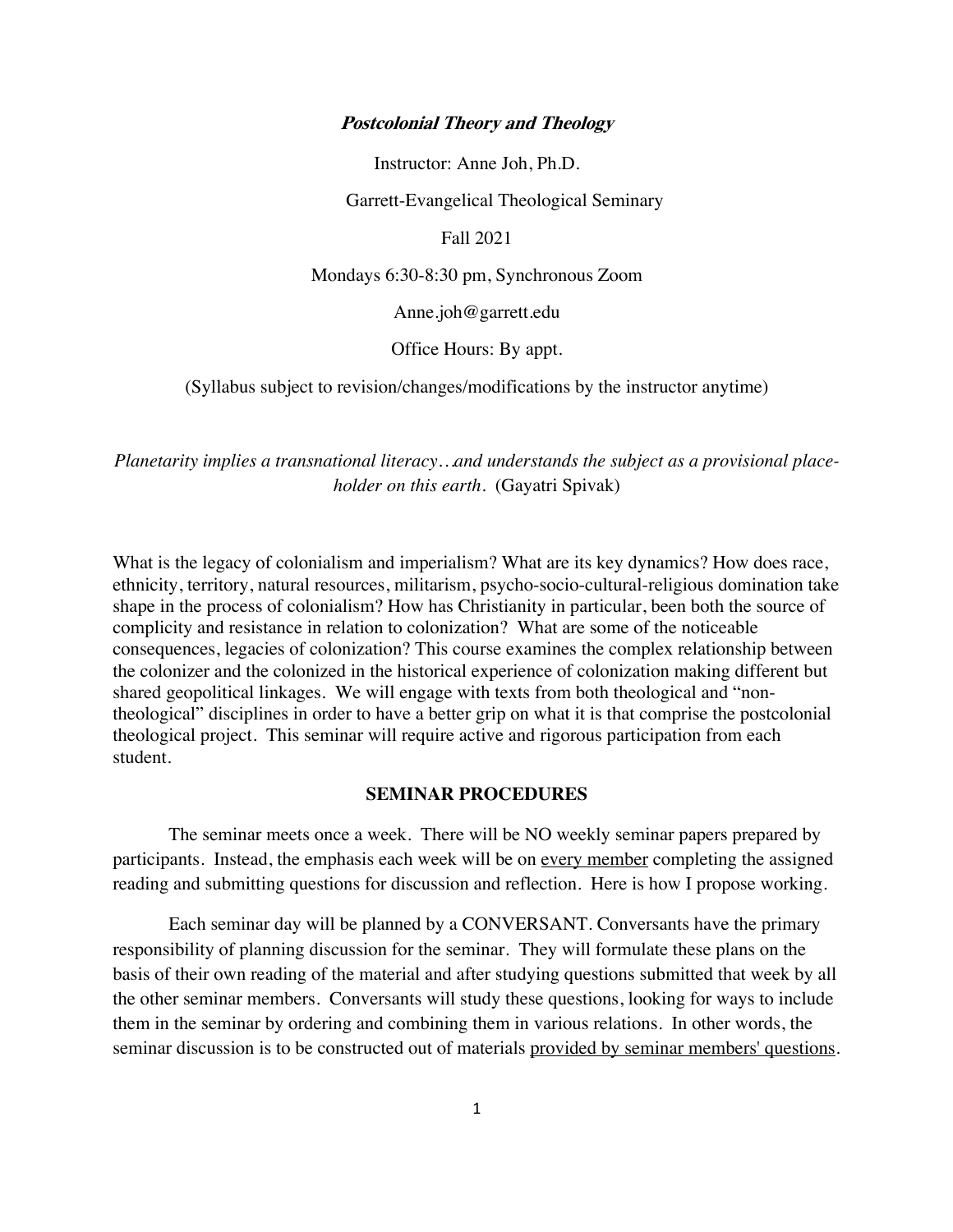At the seminar itself, conversants may make brief introductory remarks to set the stage for our conversation. In fact, I encourage conversant to offer, in these introductory remarks, some brief orienting thoughts about how seminar members interrogated and assessed the week's readings. Nevertheless, long discourses or summaries by conversant should be avoided. The aim at each seminar is well-orchestrated conversation, deliberately exploring key questions and issues. Always presume that seminar members have done the readings and hence do not need summaries. I will serve as moderator for each seminar, and periodically provide short lectures.

All seminar members will email their QUESTIONS to the conversants **and to the professor**, by noon, the day before the seminar. Conversant will, then, gather these questions the day before the seminar, study them carefully, then sometime before the seminar create an agenda for our seminar discussion. It is usually helpful for the conversant to bring a one page outline of the discussion as they envision it. Usually it is helpful to include your seminar members' questions within the outlined agenda you have constructed.

The questions submitted by each seminar member, however many in number, should take up no more than one page in length. Aim for brief, crisp, clearly articulated questions. If you develop your question in paragraph form, make sure your question has a clear, crisp, "sharp" edge to it. Ideally, your set of questions will be about 3 or 4 in number.

You may formulate your questions out of your sense that the author is unclear on a matter, because of your bafflement concerning an issue, or simply because you want to hear the seminar examine a particular theme or topic related to the reading.

Here are further examples of the kinds of questions seminar members may ask:

- 1) Clarification seeking greater clarity about the nature of a given writer's position, about connections between readings, or about issues that continue from seminar to seminar.
- 2) Critique identifying and briefly developing weaknesses you perceive in an assigned text.
- 3) Implication exploring the implications for cultural critique, theology or something else, which you see generated by the assigned reading of the week.

SPECIAL ADMONITION: 1) Your questions are the material from which the conversant will shape the seminar dialogue of the week. 2) This is not the class for you to "wing it" or to not do the readings but come and preach. This course will stick very closely to the assigned readings and so should your remarks and engagement in the class. **Complete your reading promptly, and please submit questions and on time by noon, the day before our seminar.**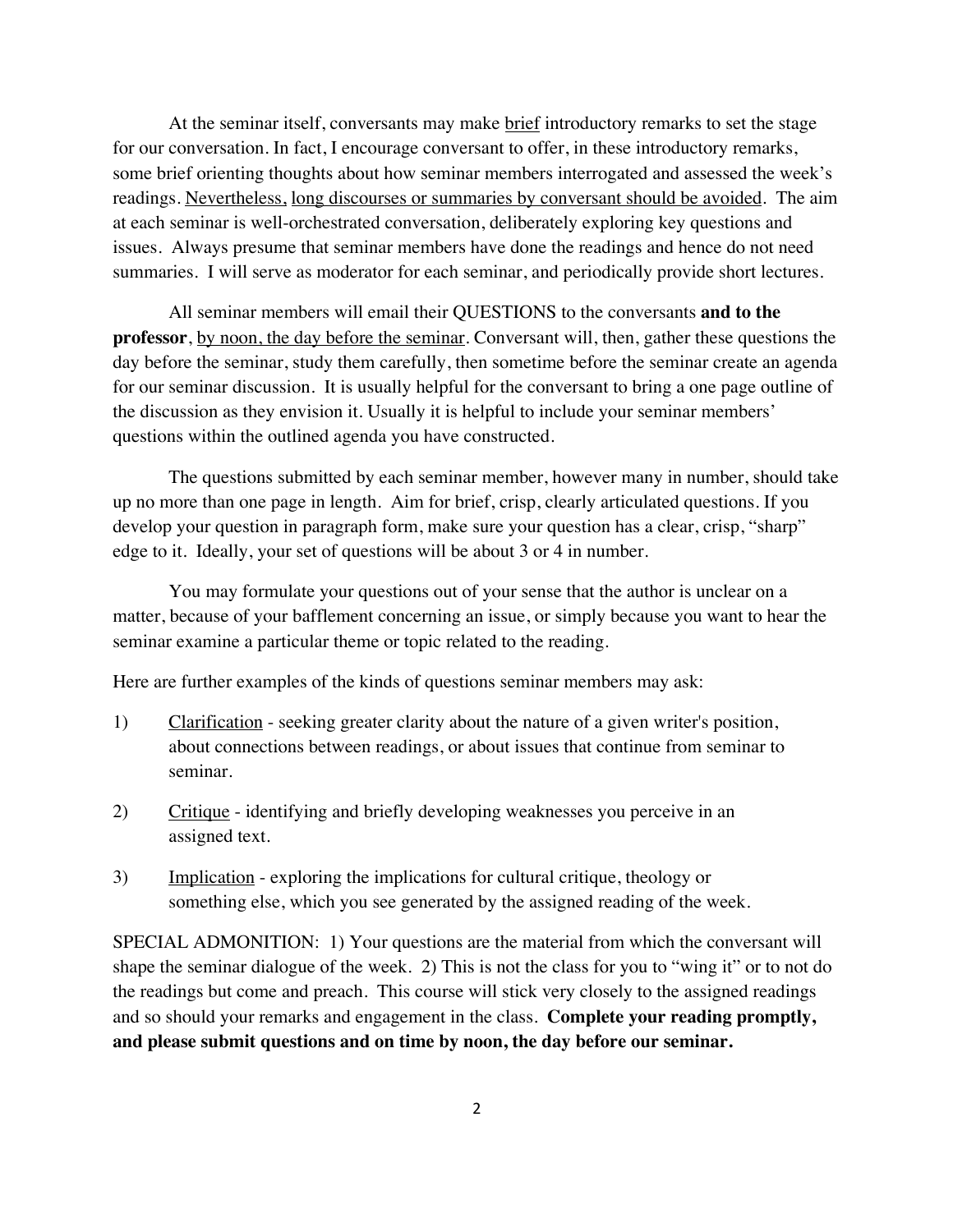# **EVALUATION**

## Conversant/questions responsibility during the semester:  $3 \times 20\% = 60\%$

Final Paper: 40%. No longer than 25 pages PLUS bibliography with citational style that is appropriate to your field. Final paper is to be a critical engagement with what you find most significant analytic in Sousa Santos, Boaventura. *The End of the Cognitive Empire*: *The Coming of Age of Epistemologies of the South*. Durham: Duke University Press, 2018. State what you find most compelling in his argument and what is its relevance to how you approach the question of knowledge, who and what produces what we know and how we know and also what the impact is for your field and research.

### **Office Hours and other Protocols**

### Office Hours:

Part of my job is to offer office hours to advisees and students enrolled in my courses. Appoints are scheduled individually as I do not hold set office hours. Do not be shy about requesting office hours. You can do so by sending me an email request. I prefer phone conversation rather than video meetings. We want to be sure that our time is used fruitful. Meetings should have a clear so think about what you want to discuss/accomplish during the meeting. Learning to set clear agenda for a meeting is part of professionalization. When you request a meeting let me know in few words what the purpose of the meeting is. Do not beat around the bush. Be clear and transparent. The day before our scheduled meeting, send me another email with no more than a one page of clear purpose and content of what you want to discuss. You do not have to craft a perfect email to me. It does not have to have the perfect narrative. Even bullet-point agenda of issues/topics to discuss is fine. This will help orient our meeting and gives me a heads-up. This also helps to take the pressure off having to feel you must perform during our meeting of your brilliance. If you need to cancel, I need an email from you that you need to reschedule or cancel.

\*Shame spiral: If you are having difficulty with the course it's a good idea to reach out sooner than later. Many of us grapple with shame and fall into the trap of, "I'll get in touch when I have everything together." Please avoid this and just reach out and not wait.

### Drafts/Papers:

If you want feedback at the meeting a good rule of thumb is the number of pages to be read divided by 2 is the number of days in advance it should be sent to me.

## Post Meeting follow-up: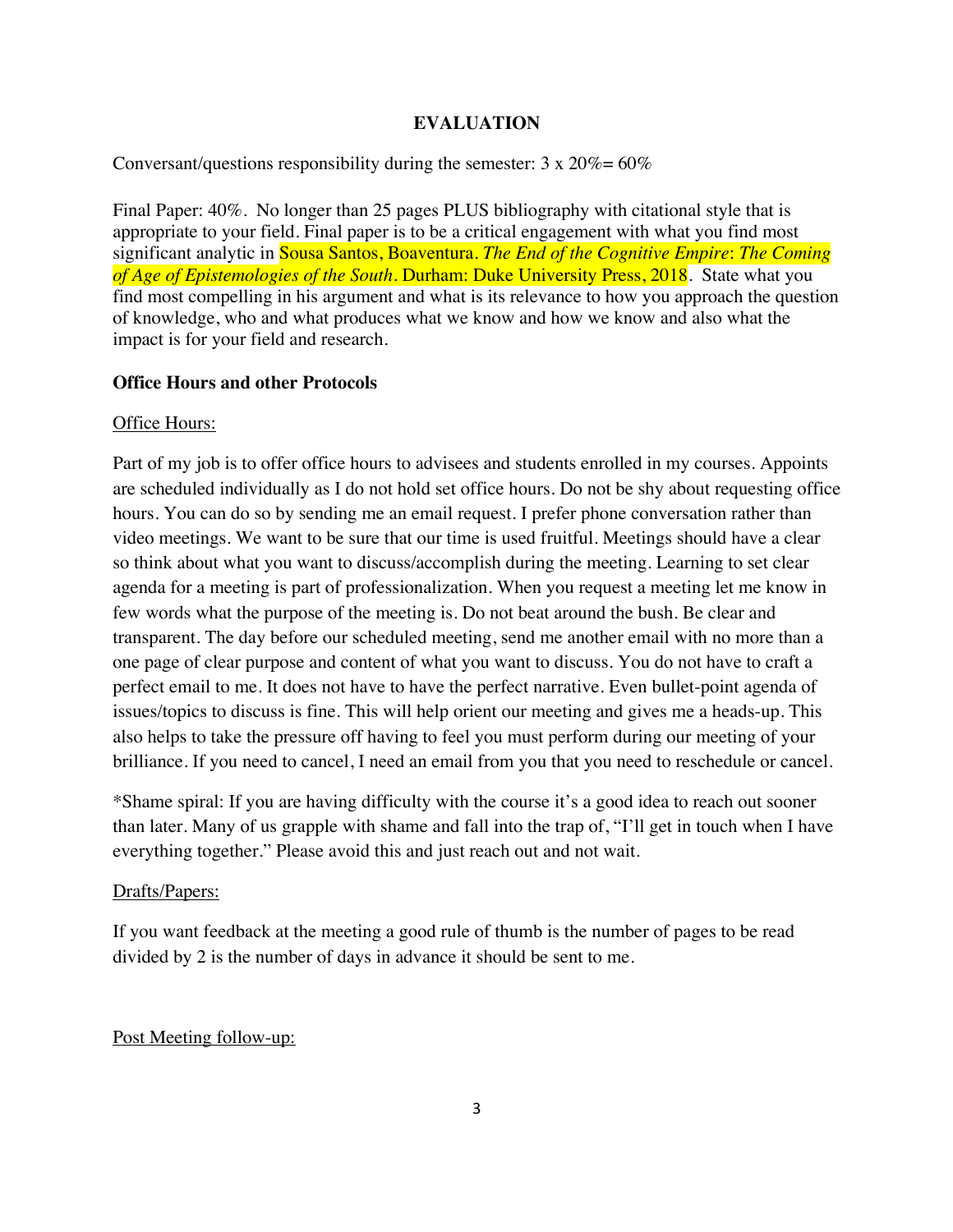I highly recommend you send me a follow-up email highlighting our conversation's important points and resolutions, and especially important decisions or agreements that both of have made. E.g., deadlines. If we continue with conversations and emails, keep everything in one single thread of emails so I can keep a track of our conversations' evolution.

## Letter of Recommendation:

It's fine to request LORs via email. Include all information as necessary for me to write a specific and helpful letter on your behalf. This may include any paper you wrote for me, your CV, and any statement, letter or essay you will submit with your application. I do not take LORs lightly and need all relevant information 4 weeks advance to craft a letter I am willing to sign off on.

### **TEXTS:**

(\* Additional readings (PDF) will be posted online).

Bhabha, Homi K. *The Location of Culture*. 1994. Reprint, London and New York: Routledge, 2004.

Chen, Kuan-Hsing. *Asia As Method: Towards Deimperialization*. Durham and London: Duke University Press, 2010.

Coulthard, Glen Sean. *Red Skin, White Masks: Rejecting the Colonial Politics of Recognition*. Minneapolis, MN: University of Minnesota Press, 2014.

Dabashi, Hamid. *Post-Orientalism: Knowledge & Power in a Time of Terror*. New Brunswick, NJ: Transaction Publishers, 2015. Reprint, London and New York: Routledge, 2017.

Fanon, Frantz. *The Wretched of the Earth.* Translated by Richard Philcox. Paris: F. Maspero, 1961. Reprint, New York, NY: Grove Press, 2004.

Lowe, Lisa. *The Intimacies of Four Continents*. Durham: Duke University Press, 2015. Mahler. Anne Garland. *From the Tricontinental to the Global South*. Durham: Duke University Press, 2018.

Mbembe, Achille. *On the Postcolony*. Berkeley and Los Angeles, CA: University of California Press, 2001. Reprint, Johannesburg: University of Wits Press, 2015.

McClintock, Anne. *Imperial Leather Race, Gender and Sexuality in the Colonial Contest*. 1995. Reprint, New York, NY: Routledge, 2015.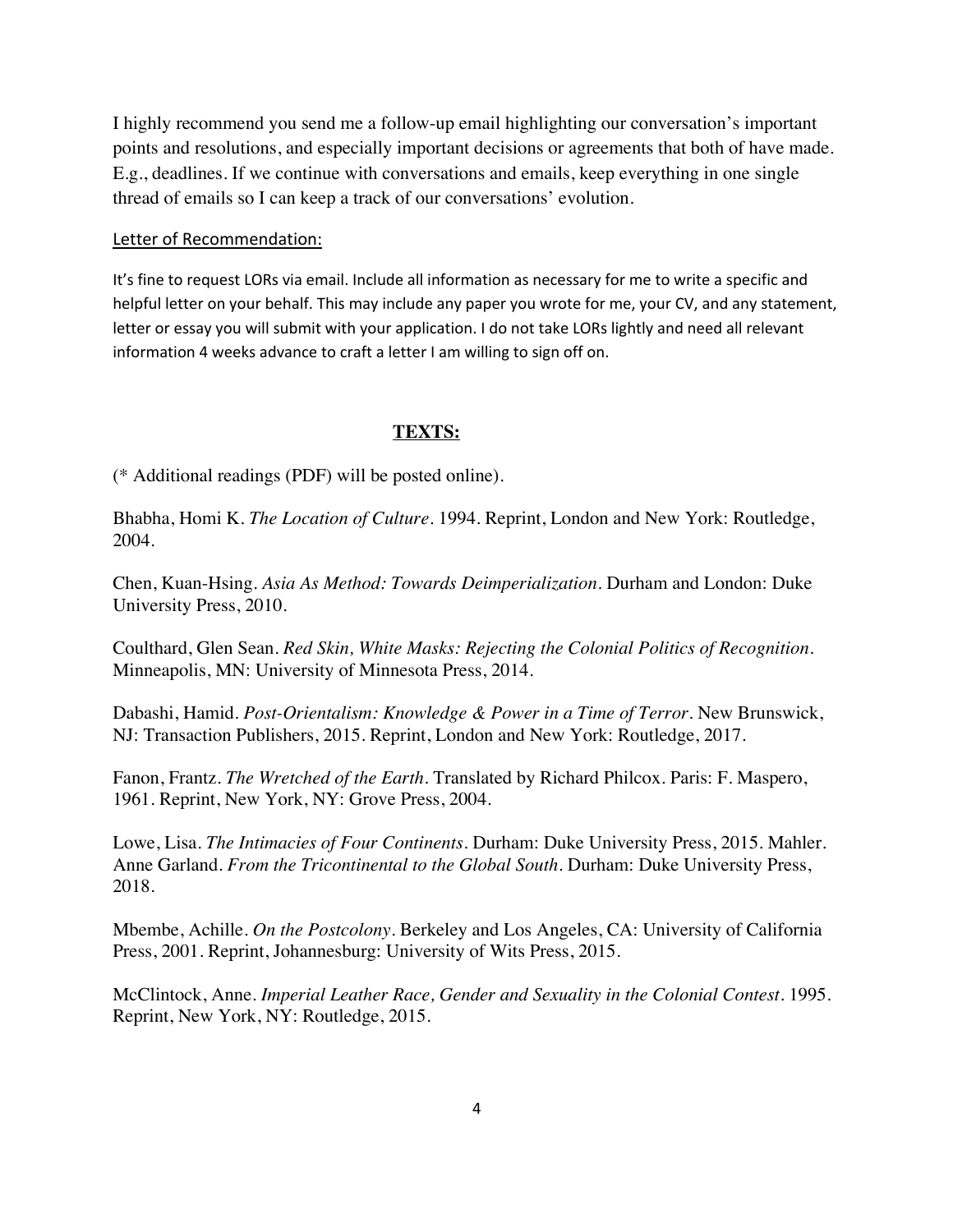Sousa Santos, Boaventura. *The End of the Cognitive Empire*: *The Coming of Age of Epistemologies of the South*. Durham: Duke University Press, 2018.

Said, Edward W. *Orientalism*. New York: Pantheon Books, 1979. 25th anniversary ed. New York: Vintage Books, 2004.

Spivak, Gayatri Chakravorty. *A Critique of Postcolonial Reason: Toward a History of the Vanishing Present.* 1999. Reprint, Cambridge, MA: Harvard University Press, 2003. Selected Chapters.

# **SEMESTER SCHEDULE**

**WEEK 1: Sept. 13th INTRODUCTION**

**WEEK 2: Sept. 20th**

Lowe, *The Intimacies of Four Continents*

**WEEK 3: Sept. 27th**

Said, *Orientalism*

**WEEK 4: Oct. 4th**

Mbembe, *On The Postcolony*

**WEEK 5: Oct.11th**

McClintock, *Imperial Leather*

**WEEK 6: Oct. 18th**

Fanon, *The Wretched of the Earth*

**WEEK 7: Oct. 25th**

Coulthard, *Red Skin/White Masks*

**WEEK 8: Nov. 1st**

Dabashi, *Post-Orientalism*

**WEEK 9: Nov. 8th**